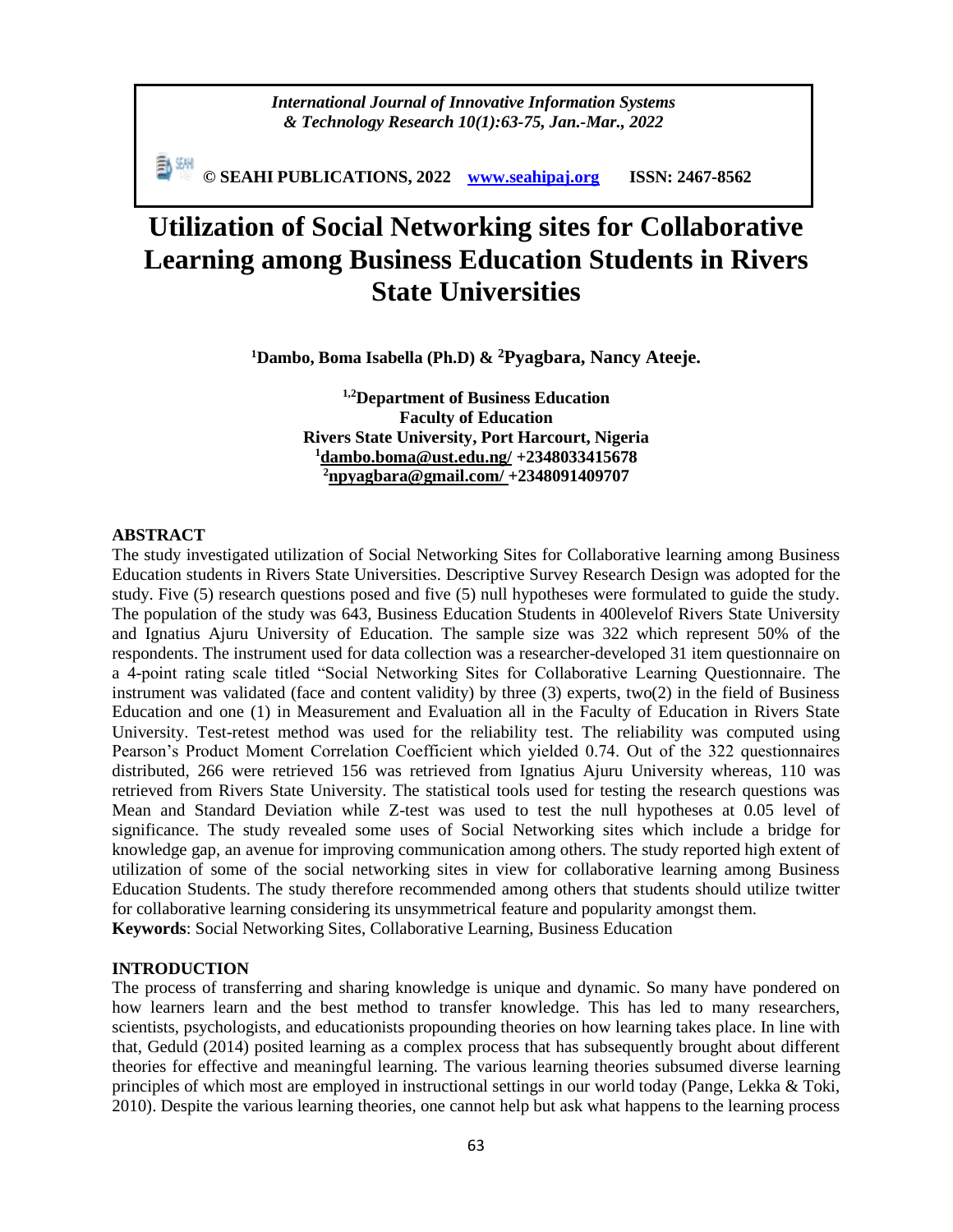when the teacher is not physically present (Michael, 2012). This will bring to our consciousness the need for collaborative learning amongst students whose importance cannot be overemphasized as learners have the opportunity of relating, co-relating, and peer tutoring one another, all for knowledge transfer and preparation for real-life social and employment situations (Chandra, 2015).

Collaborative learning entails groups of students working together to solve a problem. It refers to a variety of educational approaches whereby joint intellectual efforts are required by students (Khosa & Volet, 2014). It is geared towards proffering solutions to issues, creating a product, or mutually searching for understanding (Patel, Petit & Wilson, 2012). Collaborative learning facilitates communication, management, and development of leadership skills. It promotes interaction as well as increment in student retention, self-esteem, and responsibility (Centre for Teaching Innovation, n.d). Analyzing the definitions of collaborative learning, it is observed that learning is achieved when people relate, interact, share ideas and work together. Collaboration is achieved in learning by dividing students into groups or assigning them to work together in other to achieve a goal in a research or discovery/inquiry process (Khan, 2019).

Social Networking Sites, sometimes referred to as social media has been defined by several professionals. Dabbagh and Reo (2011) refer to it as networked tools or technologies that stress the social facts of the internet like a medium of communication, collaboration, and inventive expression. The definition points to the fact that Social Networking Sites are social interaction tool which involves inter-connecting with people/a group for information and resource sharing. Interestingly, Social Networking Sites empowers users with low technological sophistication in using the web to manifest their creativity, engage in social interaction, contribute their expertise, share content, and disseminate information and propaganda, or network among business peers. Social Networking attracts the interest of so many persons as it provides them an opportunity to share their experiences of life, vent frustration, and offer a reflection on a variety of social issues (Munzel& Kunz, 2013).

Ubulom and Dambo (2016) posited Business Education as an educational training directed towards equipping individuals with business and vocational skills. They further buttress that Business Education is concerned with equipping students with various approaches for teaching and acquisition of abilities needed in industries as well as skills necessary to be self-employed and employers of labour. This connotes the collaborative nature of the programme as students are trained to fit into either the industrial sector or the educational sector. Koko (2010) opined Business Education as specialized training or retraining rendered in tertiary institutions. The tertiary institutions include colleges, polytechnics, and universities. The programme (Business Education) is aimed at preparing individuals to be qualified graduates in Business, Managers of businesses of their own, other firms and business teachers.

The interactive feature of Social Networking Sites makes it a suitable platform for academic activities to be carried out and an avenue to establish a collaborative group of knowledge- sharing communities where learners can interact and also undertake group tasks. As Social Networking Sites continue to grow and their users increase, one cannot help but ponder on their educational implications. Upon considering the features of Social Networking Sites, similarities in the courses offered among Business Education Students in Rivers State University and the Ignatius Ajuru University of Education, and the geographical location of the institutions mentioned, the researchers deemed it necessary to investigate the extent of utilization of Social Networking Sites among the students of both universities for collaborative learning. The Social Networking Sites considered in this study are Facebook, WhatsApp, Telegram, Instagram, and Twitter.

# **Facebook for collaborative learning**

Facebook is the most popular social networking site. According to statista.com, it has over 2.7 billion active users monthly as of the second quarter of 2020. The features of Facebook make it a conducive platform for collaborative learning. Khalid (2017) noted that students found Facebook as an attractive platform for collaborative learning as they received instant support and replies as well as enhancing their communal interaction and collaboration. Furthermore, relevant materials can be shared among participants, thereby spurring active learning among students. Volungeviciene, Tereseviciene, and Meseryternarkevicine (2015) opined that Facebook stimulates communication and collaboration in a social network environment, teaching, and learning, openness and provides dissemination of informed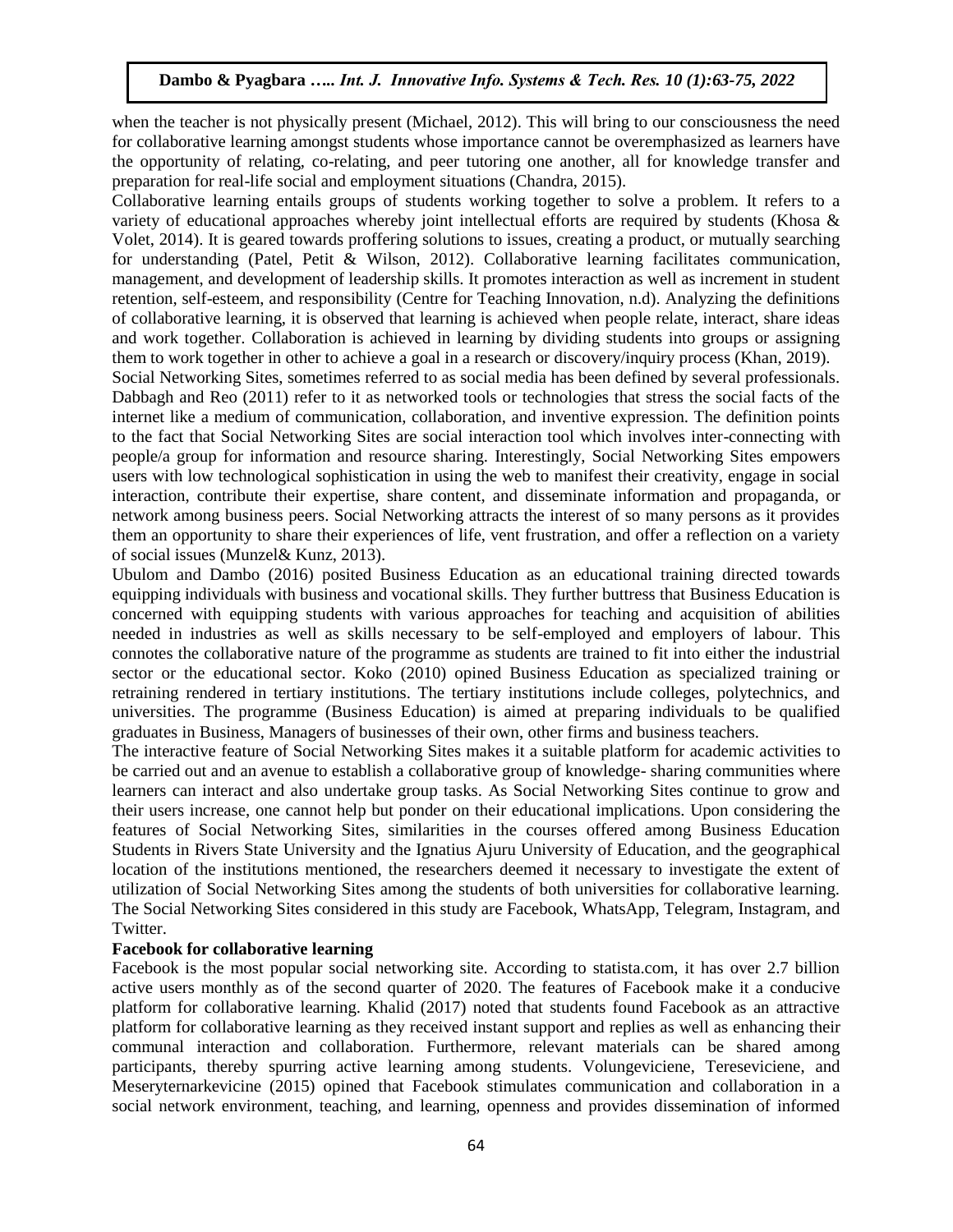discussion, receiving of information, and information delivery. Mahmud and Wong (2018) reported that Facebook incorporates an online peer assessment and collaborative learning environment which enhances students' interest and motivation.

#### **WhatsApp for collaborative learning**

WhatsApp is a Social Networking Site that enables connection with people utilizing their smartphones. WhatsApp is one of the most regularly used social networking applications on a mobile device. Akpan and Ezinne (2017) opined that WhatsApp is an effective collaboration tool that can be utilized in the teaching process in this 21st century. They noted that it will be beneficial to both instructors and students and utilization of the app for collaborative learning will make the learning process interesting. Abdullah and Lim (2014) revealed that young people perceive WhatsApp as a convenient communication tool in their day-to-day lives.

#### **Telegram for collaborative learning**

Telegram messenger is the software utilized for communication; it was created in August 2013. The means through which communication is carried out in Telegram includes instant messaging, voice or video calls, most importantly; this social networking site is a web-based collaborative learning platform (Scientific world, 2019). Adesope and Nwaizugbu (2018) revealed that Telegram is an extension of classical learning methods. They recommend the utilization of Telegram for teaching. Similarly, Ikzan and Saufian (2017) noted that learning using Telegram increased students' participation in the study. They further opined that using Telegram is more contextual and significant because, at the end of the teaching and learning process, all students can achieve the learning objectives. Most recently, Muhammad, Hussain, Abdulsalam, Khalid, Abdulraof, Mohammed, and Mona (2020) opined that Telegram offers more functionality and fewer potential drawbacks for studying compared to other applications.

# **Instagram for collaborative learning**

Instagram is an online photo-sharing and social networking service that gives users the privilege of taking pictures and adding digital filters to make the pictures more appealing to viewers. Jason (2013) mentioned ways in which the use of Instagram can benefit the educational process. They include spatial intelligence, linguistic intelligence, logical-mathematical intelligence, interpersonal intelligence, and intrapersonal intelligence. Owing to the pictorial nature of the social networking site: Instagram, students will get a better understanding of topics and would want to show their pictures which will subsequently lead to interaction among students thus facilitating collaborative learning. Instagram can be used to develop writing skills among students as the pictures seen can be a source of inspiration to them to write. It is in line with this that Ayuni, Al-amin, and Shaidatul (2017) revealed students high positive perception and views towards using Instagram in improving their writing Interestingly, students utilize Instagram more compared to other Social Networking Sites(Ali, 2019) this is significant as it shows that most students enjoy visual information sharing.

#### **Twitter for collaborative learning**

Utilizing Twitter for educational purposes makes users avoid cumbersome words and give a direct representation of points to be made thus enabling an explicit sharing of ideas. Interestingly, people from different spheres of life use Twitter to communicate. Journalists, actors, politicians, important leaders, sportspeople, etc. use Twitter to get across to their audience. (Norman, 2016). Anat and Galit (2012) posited that Twitter is an effective learning tool. This goes to say that Twitter supports the learning process if utilized. Similarly, Ying and Khe (2017) in their research on using Twitter for education revealed that Twitter was commonly used for communication and assessment purposes.

#### **Statement of the Problem**

The hunger for knowledge in today's world is ever increasing. This is evident in the number of people seeking admission into higher institutions despite derogatory statements about the falling standards of education. The increase in the number of persons seeking admission implies an increase in the number of admitted students.

Being admitted however, is not a guarantee for a smooth learning process. This is because classrooms could be over-crowded resulting to some students assimilating little or nothing of what is being taught. Lecturers could be unavoidably absent; or a possible outbreak of a pandemic like we are currently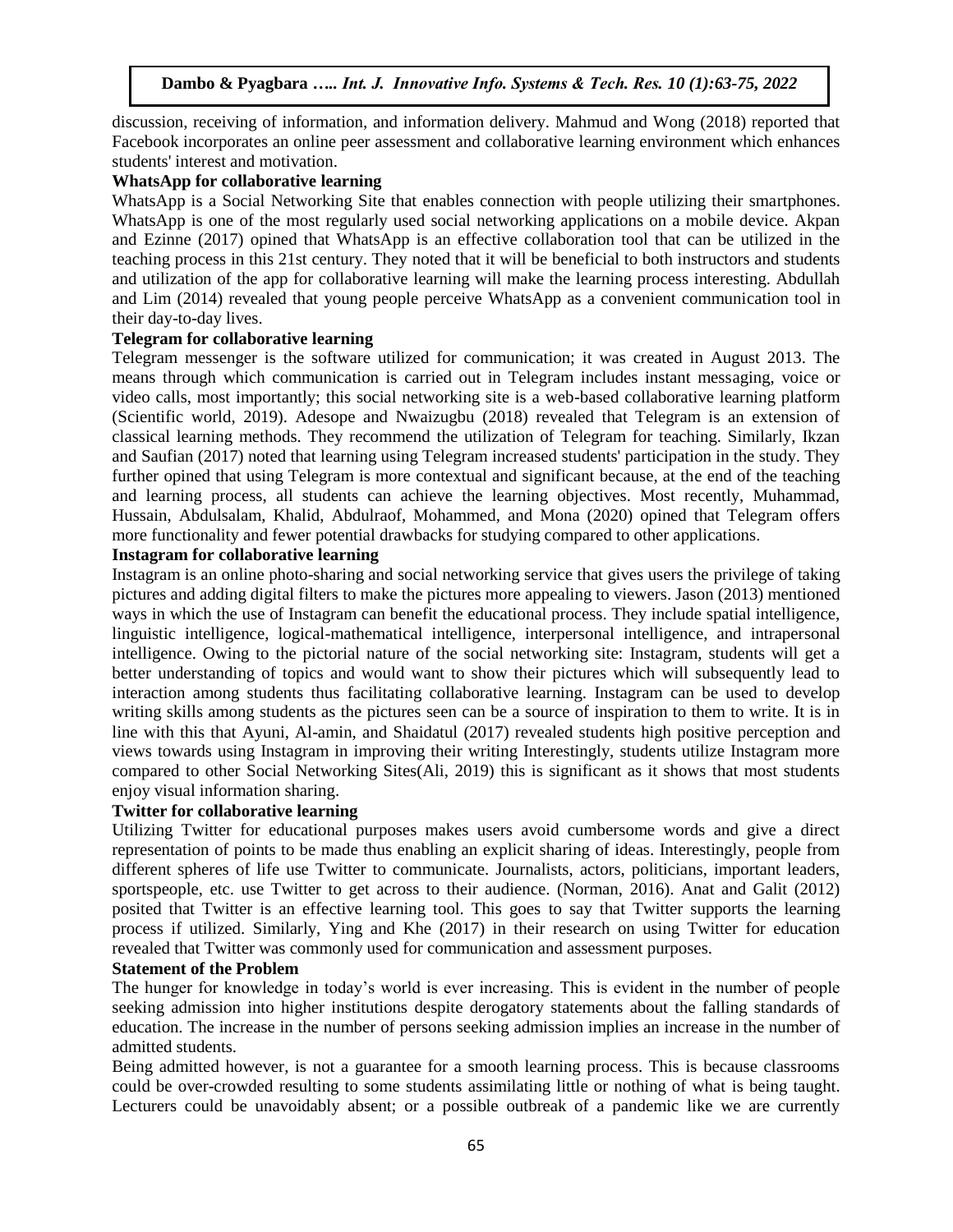experiencing with Covid-19 could lead to learning gaps among students. All these will result to a reduction in the number of course work to be covered which will subsequently result to production of poor quality graduates in the society.

To bridge this gap, collaborative learning becomes an option to be considered where students can be shared into groups and assigned knowledge based tasks to achieve and also interact amongst them to share ideas and knowledge. The issue of the best method by which collaborative learning can be achieved comes to play. We live in a time when technology is the order of the day and most students have smart phones which they spend most of their time surfing through various Social Networking Sites in a bid to be abreast with recent happenings and trends.

These pleasure-affording yet time-consuming activities of theirs can be channeled towards academic achievements. The interesting interactive feature and information surfing links of these media if utilized for collaborative learning can help in actualizing course work which will lead to students' academic development. The researchers therefore carried out the research to determine Social Networking Sites utilization for collaborative learning particularly among Business Education students in Rivers State Universities.

# **Purpose of the Study**

The purpose of the study is to determine the extent Business Education Students in Rivers State Universities utilize Social Networking Sites for Collaborative Learning. Specifically, the study sought to:

- 1. Determine the extent to which WhatsApp is utilized for collaborative learning among Business Education Students in Rivers State Universities.
- 2. Determine the extent to which Facebook is utilized for collaborative learning among Business Education Students in Rivers State Universities.
- 3. Determine the extent to which Telegram is utilized for collaborative learning among Business Education Students in Rivers State Universities.
- 4. Determine the extent to which Instagram is utilized for collaborative learning among Business Education Students in Rivers State Universities.
- 5. Determine the extent to which Twitter is utilized for collaborative learning among Business Education Students in Rivers State Universities.

# **Research Question**

- 1. To what extent is Facebook utilized for Collaborative Learning among Business Education Students in Rivers State Universities?
- 2. To what extent is WhatsApp utilized for Collaborative Learning among Business Education Students in Rivers State Universities?
- 3. To what extent is Telegram utilized for Collaborative Learning among Business Education Students in Rivers State Universities?
- 4. To what extent is Instagram utilized for Collaborative Learning among Business Education Students in Rivers State Universities?
- 5. To what extent is Twitter utilized for Collaborative Learning among Business Education Students in Rivers State Universities?

# **Hypotheses**

The following null hypotheses were formu1ated and were tested at 0.05 1eve1 of significance:

- 1. There is no significant difference in the mean ratings of Business Education Students in Rivers State University and Ignatius Ajuru University of Education on the extent to which Facebook is utilized for Collaborative learning.
- 2. There is no significant difference in the mean ratings of Business Education Students in Rivers State University and Ignatius Ajuru University of Education on the extent to which WhatsApp is utilized for Collaborative learning.
- 3. There is no significant difference in the mean ratings of Business Education Students in Rivers State University and Ignatius Ajuru University of Education on the extent to which Telegram is utilized for Collaborative learning.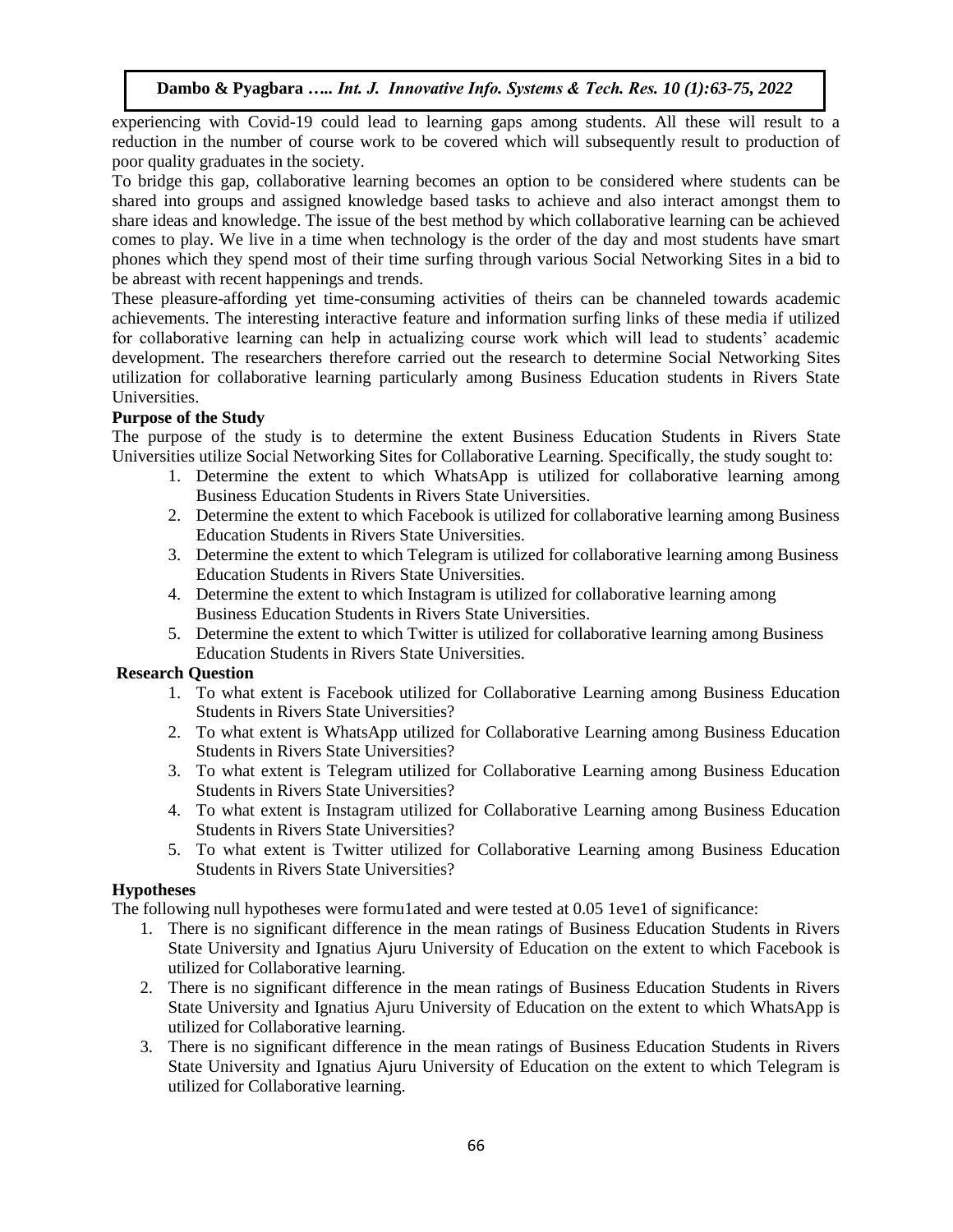- 4. There is no significant difference in the mean ratings of Business Education Students in Rivers State University and Ignatius Ajuru University of Education on the extent to which Instagram is utilized for Collaborative learning.
- 5. There is no significant difference in the mean ratings of Business Education Students in Rivers State University and Ignatius Ajuru University of Education on the extent to which Twitter is utilized for Collaborative learning.

# **METHODOLOGY**

The area of the study was Rivers State. Descriptive Survey Research Design was adopted for the study. The population of the study comprised of 643 final year students of Business Education in Rivers State University and Ignatius Ajuru University of Education.

Table 1. Population Distribution Table.

| S/N | <b>Universities</b>            | Option                              | <b>No. Of students</b> |
|-----|--------------------------------|-------------------------------------|------------------------|
|     |                                |                                     |                        |
|     | <b>Rivers State University</b> | Accountancy                         | 45                     |
|     |                                | Management                          | 150                    |
|     |                                | Marketing                           | 13                     |
|     |                                | <b>Office Management Technology</b> | 5                      |
| 2.  | Ignatius Ajuru University of   | Accountancy                         | 118                    |
|     | Education                      |                                     |                        |
|     |                                | Management                          | 173                    |
|     |                                | Marketing                           | 78                     |
|     |                                | <b>Office Management Technology</b> | 61                     |
|     | Total                          |                                     | 643                    |

50% of the population size which is 322 was used for the study. Out of the 322 questionnaires distributed to the respondents, 266 questionnaires were retrieved which is 82.61 percent retrieval. The researchers developed 32 item structured questionnaires titled "Social Networking Sites for Collaborative Learning Questionnaire (SNSFCLQ)" for data collection. The questionnaire was subjected to face and content validation by three experts. Two experts from Business Education and one expert in Measurement and Evaluation, all from the Faculty of Education in Rivers State University. The study adopted a 4 point rating scale, with span options of Very High Extent (VHE) 4points, High Extent (HE)3 points, Moderate Extent (ME)2 points and Low Extent (LE) 1point. Pearson Product Moment Correlation coefficient (PPMCC) statistical tool was used to determine the reliability of the instrument and a co-efficient of 0.74 was obtained. Research questions were answered using mean and standard deviations, while Z-test was used to test the hypotheses at 0.05 level of significance at the relevant degree of freedom. Any item with a mean rating of greater than or equal to 2.50 was accepted as a high extent, otherwise, it was considered a low extent. A computed Z-value less than a critical value at the given degree of freedom led to the acceptance of the null hypotheses, otherwise, it was rejected.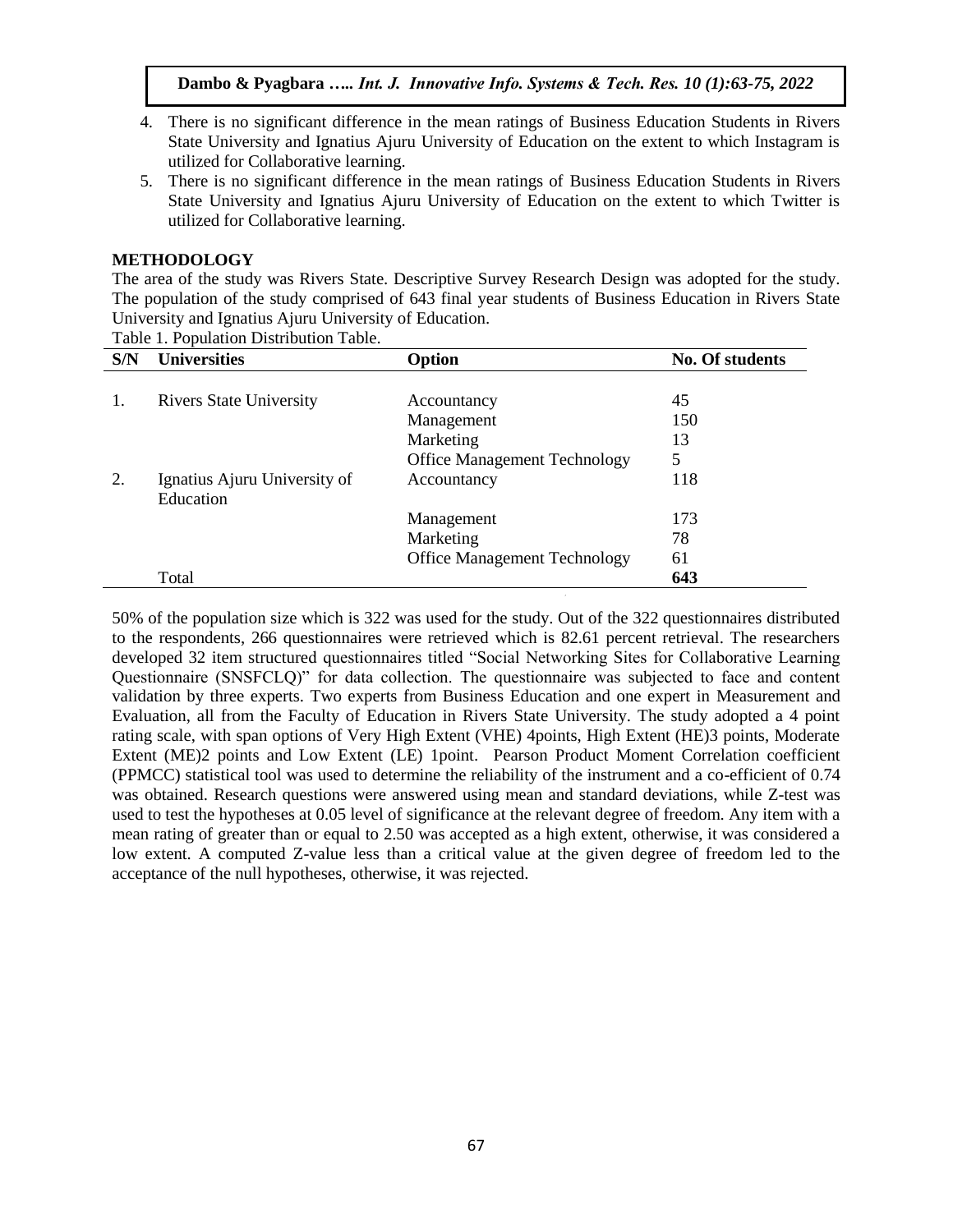**Research question 1:** *To what extent is Facebook utilized for Collaborative Learning among Business Education Students in Rivers State Universities?*

**Table 2: Mean Ratings and Standard Deviation on the Extent to which Business Education Students in Rivers State Universities Utilize Facebook for** 

|     | <b>Collaborative Learning.</b>                                                                                                                               |                    |                         |       |                          |           | $(N=266)$   |
|-----|--------------------------------------------------------------------------------------------------------------------------------------------------------------|--------------------|-------------------------|-------|--------------------------|-----------|-------------|
| S/N | <b>Item</b>                                                                                                                                                  |                    | <b>RSU</b><br>$(N=110)$ |       | <b>IAUE</b><br>$(N=156)$ |           |             |
|     |                                                                                                                                                              | $\bar{\mathbf{X}}$ | <b>SD</b>               | Rmks. | $\bar{\mathbf{X}}$       | <b>SD</b> | <b>Rmks</b> |
| 1.  | facilitate<br>interaction<br>Facebook<br>for<br>collaborative learning.                                                                                      | 2.81               | 0.96                    | H.E   | 2.96                     | 1.13      | H.E         |
| 2.  | Group work is best achieved through<br>Facebook as the number of participants<br>encourages collaborative learning.                                          | 2.18               | 1.02                    | L.E   | 2.73                     | 1.19      | H.E         |
| 3.  | The comment section of Facebook<br>makes it a great platform for<br>collaborative learning.                                                                  | 3.23               | 0.99                    | H.E   | 2.49                     | 1.10      | L.E         |
| 4.  | Facebook facilitates debate among<br>thus<br>encouraging<br>students<br>even<br>participation of<br>students<br>in<br><sub>a</sub><br>collaborative learning | 3.45               | 0.99                    | H.E   | 3.23                     | 0.96      | H.E         |
| 5.  | Facebook incorporates an online peer<br>collaborative<br>and<br>assessment<br>environment.                                                                   | 2.94               | 0.85                    | H.E   | 3.29                     | 0.98      | H.E         |
|     | <b>Grand Mean &amp; SD</b>                                                                                                                                   | 2.92               | 0.93                    | H.E   | 2.94                     | 1.07      | H.E         |

H.E. = High Extent. L.E. =Low Extent.

Table 2 shows the respondents responses as regards the utilization of Facebook for collaborative learning. With a grand mean of 2.92(SD=0.93) for Rivers State University and. 2. 94(SD=1.07) for Ignatius Ajuru University of Education indicated a high extent of utilization of Facebook for collaborative learning among Business Education Students in Rivers State Universities.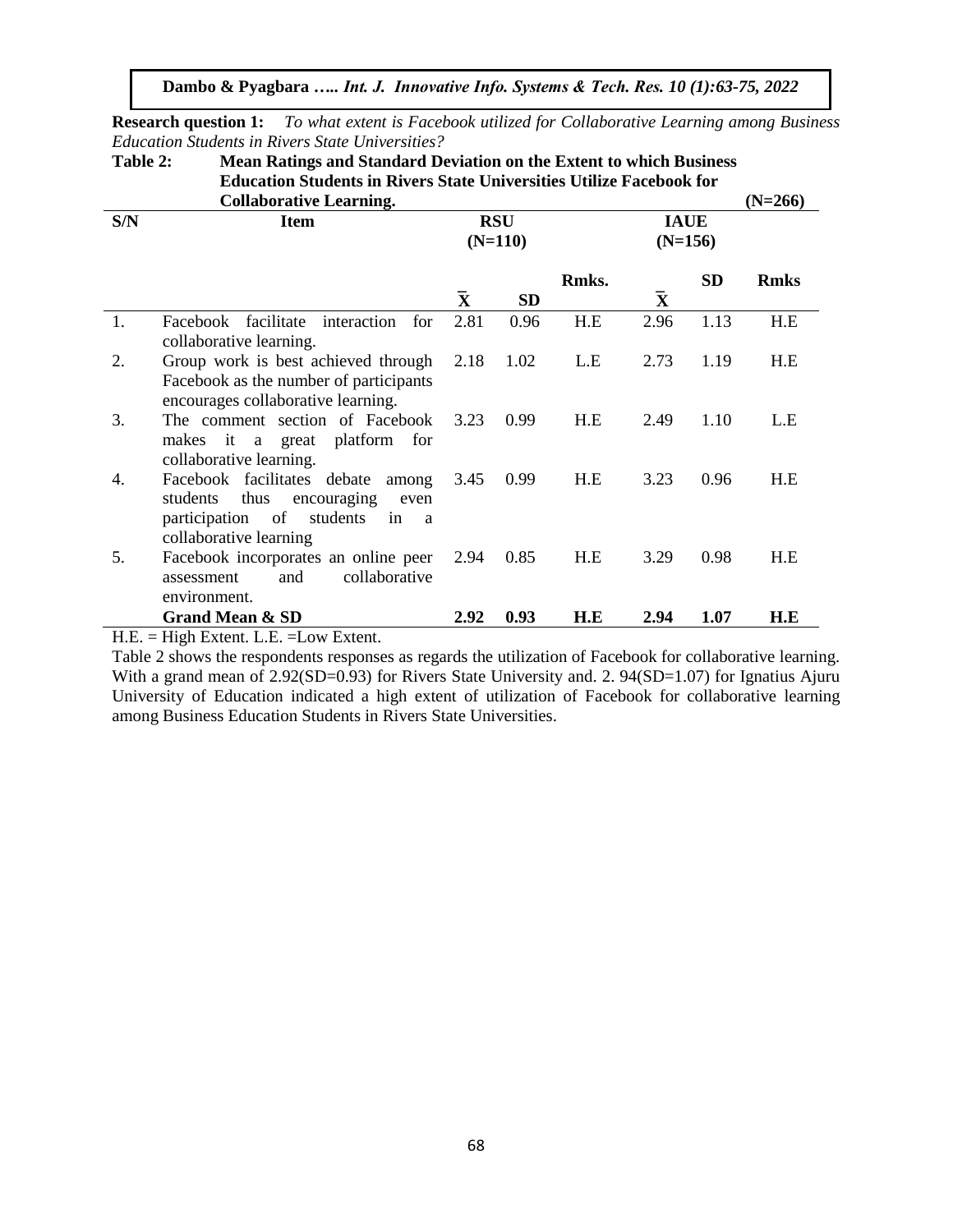**Research question 2:** *To what extent is WhatsApp utilized for Collaborative Learning among Business Education Students in Rivers State Universities?*

**Table 3: Mean Ratings and Standard Deviation on the Extent to which Business Education Students in Rivers State Universities Utilize WhatsApp for** 

|     | <b>Collaborative Learning.</b>                                                                                                                                      | $(N=266)$          |            |             |                    |           |             |
|-----|---------------------------------------------------------------------------------------------------------------------------------------------------------------------|--------------------|------------|-------------|--------------------|-----------|-------------|
|     |                                                                                                                                                                     |                    | <b>RSU</b> |             | <b>IAUE</b>        |           |             |
| S/N | <b>Item</b>                                                                                                                                                         |                    | $(N=110)$  |             | $(N=156)$          |           |             |
|     |                                                                                                                                                                     |                    |            | <b>Rmks</b> |                    |           | <b>Rmks</b> |
|     |                                                                                                                                                                     |                    |            |             |                    |           |             |
|     |                                                                                                                                                                     | $\bar{\textbf{X}}$ | <b>SD</b>  |             | $\bar{\textbf{X}}$ | <b>SD</b> |             |
| 6.  | WhatsApp encourages sharing of files in<br>word, audio and video thus making<br>collaborative engaging.                                                             | 3.51               | 0.76       | H.E         | 3.50               | 0.82      | H.E         |
| 7.  | Group seminars are achieved through<br>WhatsApp collaboratively with my<br>course mates.                                                                            | 3.06               | 0.89       | H.E         | 3.50               | 0.82      | H.E         |
| 8.  | Reference could be made to ideas shared<br>during a collaborative learning session<br>on a WhatsApp created group.                                                  | 3.67               | 0.35       | H.E         | 3.10               | 0.93      | H.E         |
| 9.  | number of participants<br>in<br>The<br>$\mathbf{a}$<br>for<br>WhatsApp<br>created<br>group<br>collaborative<br>learning<br>encourages<br>exchange of diverse ideas. | 2.93               | 1.14       | H.E         | 3.22               | 1.16      | H.E         |
| 10. | Collaboratively<br>learning<br>through<br>WhatsApp saves cost as the rate of data<br>consumption is relatively cheap.                                               | 3.37               | 0.75       | H.E         | 3.25               | 1.01      | H.E         |
| 11. | WhatsApp<br>enhances<br>collaborative<br>learning as the application is available<br>on almost all smartphones.                                                     | 3.81               | 0.53       | H.E         | 2.88               | 0.99      | H.E         |
| 12. | The status feature of WhatsApp attracts<br>comments among students thus making<br>it<br>convenient<br>platform<br>for<br>a<br>collaborative learning.               | 2.23               | 0.95       | L.E         | 3.46               | 0.89      | H.E         |
| 13. | There is no limit in the number of words<br>to be used; hence participants in a<br>collaborative learning group can express<br>their opinion freely.                | 3.32               | 0.67       | H.E         | 2.69               | 0.96      | H.E         |
| 14. | WhatsApp<br><i>is</i><br>convenient<br>a<br>communication tool among students and<br>such,<br>platform<br>for<br>great<br>as<br>a<br>collaborative learning.        | 3.70               | 0.64       | H.E         | 3.10               | 0.93      | H.E         |
| 15. | The smileys on WhatsApp encourage<br>participation<br>students<br>for<br>among<br>collaborative learning.                                                           | 2.64               | 1.11       | H.E         | 3.27               | 1.02      | H.E         |
|     | <b>Grand Mean/SD</b>                                                                                                                                                | 3.22               | 0.78       | H.E         | 3.18               | 0.95      | H.E         |

 $H.E = High Extend$ ,  $L.E = Low Extend$ .

Table 3 shows the respondents responses as regards the extent of utilization of WhatsApp for collaborative learning. a grand mean of 3.22(SD=0.78) for Rivers State University and 3.18(SD=0.95) for Ignatius Ajuru University of Education indicated a high extent of utilizing WhatsApp for collaborative learning among Business Education Students in Rivers State Universities since the mean score is above 2.50 which is the score for acceptance..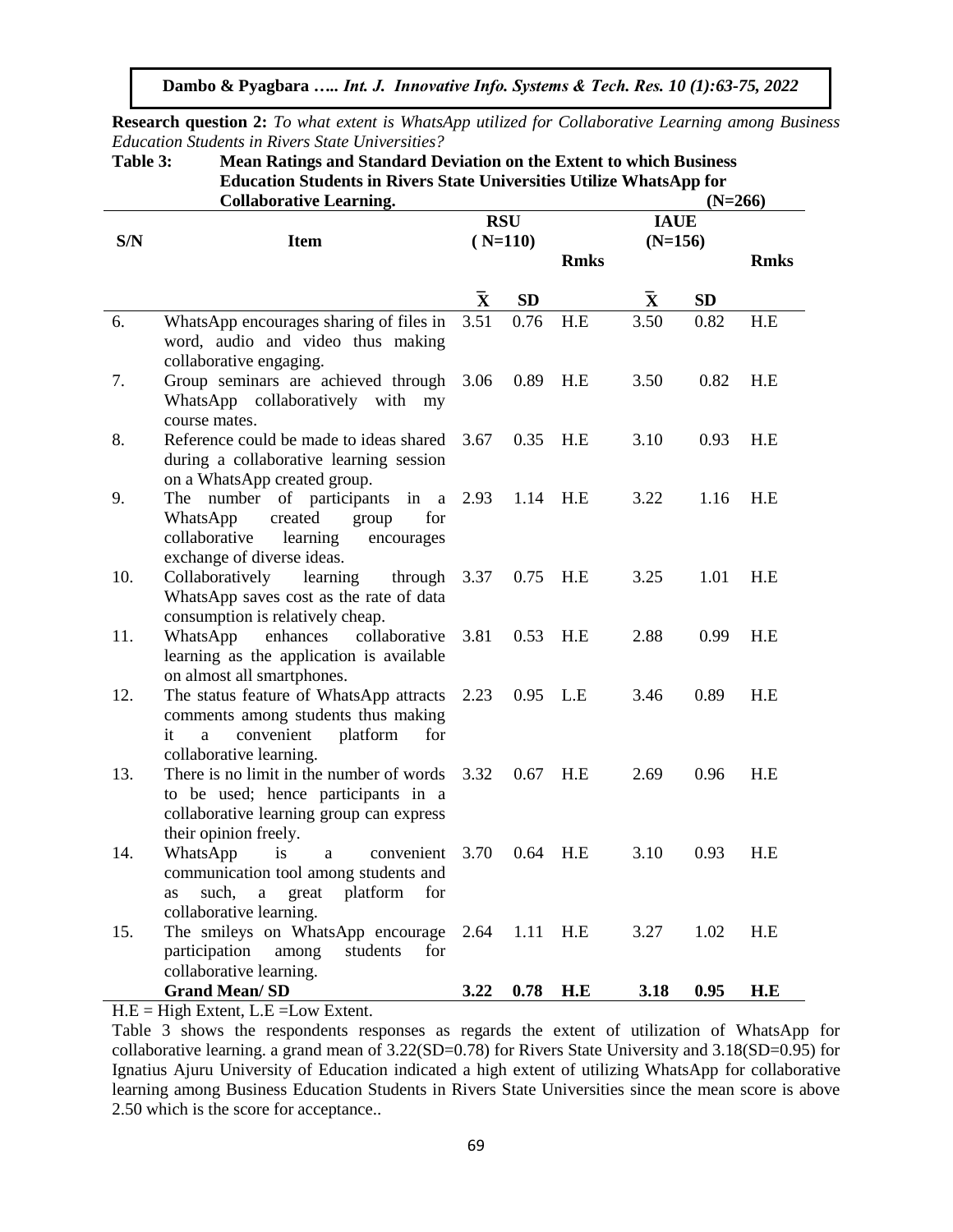**Research Question 3**: *To what extent is Telegram utilized for collaborative learning among Business Education Students in Rivers State Universities?*

**Table 4: Mean Ratings and Standard Deviation on the Extent to which Business Education Students in Rivers State Universities Utilize Telegram for** 

|     | <b>Collaborative Learning.</b>                                                                                                        |                          |                         |                          |              |           | $(N=266)$   |
|-----|---------------------------------------------------------------------------------------------------------------------------------------|--------------------------|-------------------------|--------------------------|--------------|-----------|-------------|
| S/N | <b>Item</b>                                                                                                                           |                          | <b>RSU</b><br>$(N=110)$ | <b>IAUE</b><br>$(N=156)$ |              |           |             |
|     |                                                                                                                                       | <b>Rmks</b><br><b>SD</b> |                         |                          | $\mathbf{X}$ | <b>SD</b> | <b>Rmks</b> |
|     |                                                                                                                                       | $\bar{\mathbf{X}}$       |                         |                          |              |           |             |
| 16. | large number of participants<br>The<br>permitted in a Telegram group makes it<br>a reliable platform for collaborative<br>learning.   | 2.75                     | 0.91                    | H.E                      | 2.65         | 1.28      | H.E         |
| 17. | Students can refer back to points made<br>during a collaborative learning session<br>through Telegram.                                | 2.76                     | 1.08                    | H.E                      | 3.22         | 0.69      | H.E         |
| 18. | Group work is<br>achieved<br>best<br>collaboratively with<br>course<br>mates<br>through Telegram.                                     | 2.09                     | 0.90                    | L.E                      | 2.62         | 1.01      | H.E         |
| 19. | Student participation is<br>high<br>learning<br>collaboratively<br>through<br>Telegram.                                               | 2.07                     | 1.16                    | L.E                      | 2.15         | 0.87      | L.E         |
| 20. | Audio and jpeg files can be shared 2.50 0.94<br>through Telegram for collaborative<br>learning.                                       |                          |                         | H.E                      | 2.97         | 0.78      | H.E         |
| 21. | Students who do not like much words<br>themselves<br>express<br>through<br>can<br>Telegram smileys during a collaborative<br>session. | 2.37                     | 0.93                    | L.E                      | 2.09         | 1.14      | L.E         |
|     | <b>Grand mean/SD</b>                                                                                                                  | 2.42                     | 0.99                    | L.E                      | 2.62         | 0.96      | H.E         |

H.E =High Extent, L.E =Low Extent.

Table 4 shows the respondents responses on utilization of Telegram for collaborative learning. The grand mean of 2.42(SD=0.99) for Rivers State University and 2.62 (SD=0.92) for Ignatius Ajuru university of Education. These indicated low extent of utilization for Rivers state University and high extent for Ignatius Ajuru University of Education.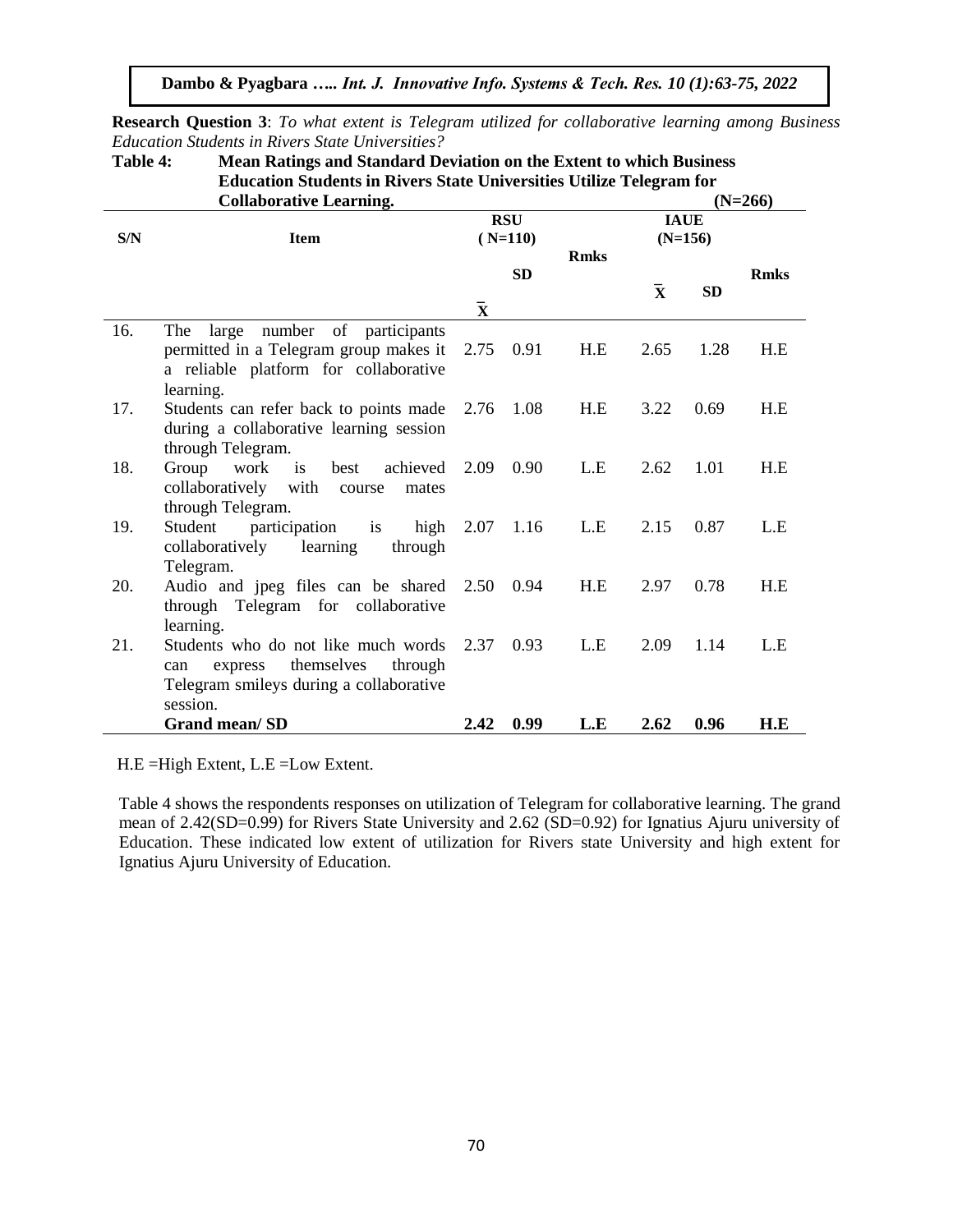#### **Research Question 4**: *To what extent is Instagram utilized for collaborative learning among Business Education Students in Rivers State Universities?*

|     |                                              | $(N=266)$               |           |             |                          |      |             |
|-----|----------------------------------------------|-------------------------|-----------|-------------|--------------------------|------|-------------|
| S/N | <b>Item</b>                                  | <b>RSU</b><br>$(N=110)$ |           |             | <b>IAUE</b><br>$(N=156)$ |      |             |
|     |                                              |                         |           | <b>Rmks</b> |                          |      | <b>Rmks</b> |
|     |                                              | $\bar{\textbf{x}}$      | <b>SD</b> |             | $\mathbf{x}$             | (SD) |             |
| 22. | The pictorial feature of Instagram makes     | 2.51                    | 0.88      | L.E         | 2.17                     | 0.85 | L.E         |
|     | collaborative learning<br>interesting<br>and |                         |           |             |                          |      |             |
|     | engaging.                                    |                         |           |             |                          |      |             |
| 23. | Interacting with course mates during a       |                         |           |             |                          |      |             |
|     | collaborative learning session is easier     | -1.91                   | 0.99      | L.E         | 1.78                     | 0.88 | L.E         |
|     | through Instagram.                           |                         |           |             |                          |      |             |
| 24. | The number of participants encourages        |                         | 1.04      | L.E         | 2.21                     | 0.88 | L.E         |
|     | collaborative learning.                      | 1.77                    |           |             |                          |      |             |
| 25. | Discussions on the group platform can easily |                         |           |             |                          |      |             |
|     | be referred to by participants who were      | 1.68                    | 0.71      | L.E         | 1.56                     | 0.89 | L.E         |
|     | absent during a discussion.                  |                         |           |             |                          |      |             |
|     | <b>Grand mean</b>                            | 1.97                    | 0.89      | L.E         | 1.93                     | 0.88 | L.E         |

**Table 5: Mean Ratings and Standard Deviation on the Extent to which Business Education Students in Rivers State Universities Utilize Instagram for Collaborative Learning.**

 $H.E = High Extend$ ,  $L.E = Low Extend$ .

Table 5 shows the respondents responses for the extent to which Instagram is utilized for collaborative learning. Grand mean of 1.97 (SD=0.89) For Rivers State University and 1.93 (SD=0.88) for Ignatius Ajuru University of Education indicated low extent of utilizing Instagram among Business Education Students of Rivers State Universities.

**Research question 5**: *To what extent is Twitter utilized for Collaborative learning among Business Education Students in Rivers State Universities?*

#### **Table 6: Mean Ratings and Standard Deviation on the Extent to which Business Education Students in Rivers State Universities Utilize Twitter for Collaborative Learning. (N=266)**

|             |                                            |                         | (IN=400)  |             |                          |           |             |
|-------------|--------------------------------------------|-------------------------|-----------|-------------|--------------------------|-----------|-------------|
| S/N         | Item                                       | <b>RSU</b><br>$(N=110)$ |           |             | <b>IAUE</b><br>$(N=156)$ |           |             |
|             |                                            |                         |           | <b>Rmks</b> |                          |           | <b>Rmks</b> |
|             |                                            | $\mathbf{X}$            | <b>SD</b> |             | $\bar{\mathbf{X}}$       | <b>SD</b> |             |
| 26.         | The word limitation on Twitter, makes it a |                         |           |             |                          |           |             |
|             | platform for collaborative<br>conducive    | 2.64                    | 1.02      | L.E         | 1.71                     | 1.03      | L.E         |
|             | learning as points would be made directly. |                         |           |             |                          |           |             |
| 27.         | The unsymmetrical feature of Twitter       | 2.49                    | 0.95      | L.E         | 2.34                     | 0.86      | L.E         |
|             | encourages collaborative learning among    |                         |           |             |                          |           |             |
|             | students.                                  |                         |           |             |                          |           |             |
| 28.         | Collaboratively learning among students    | 2.41                    | 0.85      | L.E         | 2.82                     | 1.06      | L.E         |
|             |                                            |                         |           |             |                          |           |             |
|             | utilizing Twitter, enhances interaction    |                         |           |             |                          |           |             |
|             | among students.                            |                         |           |             |                          |           |             |
| 29.         | The pictorial feature of Twitter makes     | 2.32                    | 1.02      | L.E         | 2.12                     | 1.01      | L.E         |
|             | collaborative learning entertaining<br>and |                         |           |             |                          |           |             |
|             | educating.                                 |                         |           |             |                          |           |             |
| 30.         | A unique hash tag (#) on Twitter attracts  | 2.59                    | 0.89      | L.E         | 2.06                     | 0.99      | L.E         |
|             | even participation of<br>students<br>for   |                         |           |             |                          |           |             |
|             | collaborative learning.                    |                         |           |             |                          |           |             |
| 31.         | The "tweet- retweet" feature in Twitter    | 2.37                    | 0.77      | L.E         | 2.15                     | 1.08      | L.E         |
|             | makes collaborative learning fun.          |                         |           |             |                          |           |             |
|             | Grand mean/SD                              | 2.46                    | 0.92      | L.E         | 2.20                     | 1.01      | L.E         |
| <b>II</b> D | 11' 1 P 1 P T                              |                         |           |             |                          |           |             |

H.E = High Extent, L.E=Low Extent.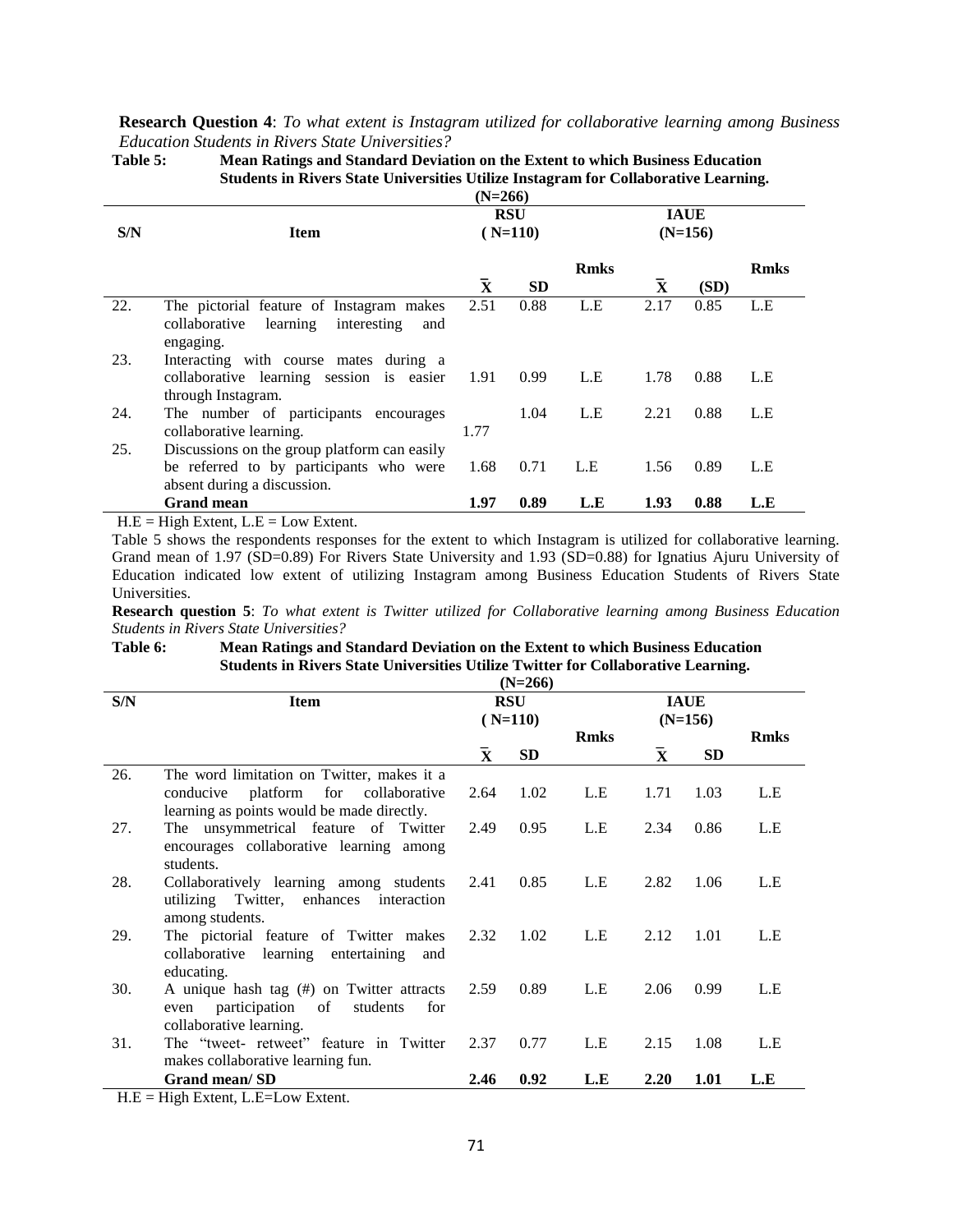Table 6 shows the respondents' responses as it concerns the extent to which Twitter is utilized for collaborative learning. The grand mean of  $2.46(SD=0.92)$  for Rivers State University and  $2.20(SD=1.01)$ for Ignatius Ajuru University of Education indicated a low extent of utilization of Twitter for collaborative learning among Business Education Students in Rivers state Universities.

**Hypothesis 1:** There is no significant difference in the mean ratings of Business Education Students in Rivers State University and Ignatius Ajuru University of Education on the extent to which Facebook is utilized for Collaborative learning.

# **Table 7: Z-test Analysis of Mean Responses of Business Education Students in Rivers State University and Ignatius Ajuru University on the Utilization of Facebook for Collaborative Learning.**

| <b>Respondents</b> | N   | _<br>$\mathbf{v}$ | SD   | $\infty$ level | Z-cal   | Z-crit | <b>Decision</b> |
|--------------------|-----|-------------------|------|----------------|---------|--------|-----------------|
| <b>RSU</b>         | 10  | 2.92              | 0.93 |                |         |        |                 |
|                    |     |                   |      | 0.05           | $-0.17$ | 1.96   | Accepted        |
| <b>IAUE</b>        | .56 | 2.94              |      |                |         |        |                 |

Table 7 reveals the Z-calculated value of -0.17 at 0.05 level of significance, while the Z-critical value of 1.96. Since the calculated value of -0.17 is less than the Z-critical value of 1.96 the null hypothesis was therefore accepted.

**Hypothesis 2:** There is no significant difference in the mean ratings of Business Education Students in Rivers State University and Ignatius Ajuru University of Education on the extent to which WhatsApp is utilized for Collaborative learning.

| Table 8: | <b>Z-test Analysis of Mean Responses of Business Education Students in Rivers</b> |
|----------|-----------------------------------------------------------------------------------|
|          | State University and Ignatius Ajuru University on the Utilization of WhatsApp     |
|          | for Collaborative Learning.                                                       |

| <b>Respondents</b> N |     | -                    | <b>SD</b> | $\infty$ level                  | Z-cal         | Z-crit                           | <b>Decision</b> |
|----------------------|-----|----------------------|-----------|---------------------------------|---------------|----------------------------------|-----------------|
| <b>RSU</b>           |     | 3.22                 | 0.78      |                                 |               |                                  |                 |
|                      |     |                      |           | $\rm 0.05$                      | 0.36          | 1.96                             | Accepted        |
| <b>IAUE</b>          | 156 | 3.18                 | 0.95      |                                 |               |                                  |                 |
| _____                |     | $\sim$ $\sim$ $\sim$ | $\sim$    | - -<br>$\overline{\phantom{a}}$ | $\sim$<br>. . | ----<br>$\overline{\phantom{a}}$ | -----<br>$\sim$ |

Table 8 shows the z-test analysis for hypothesis 2. The value of z-calculated was 0.36 at 0.05 level of significance with the z-critical value of 1.96. The hypothesis was accepted owing to the fact that the zcalculated was less than the z-critical. It implies that the difference on the mean ratings on the utilization of WhatsApp for collaborative learning among Business Education Students of Rivers State University and Ignatius Ajuru University of Education is not significant.

Hypothesis 3: There is no significant difference in the mean ratings of Business Education Students in Rivers State University and Ignatius Ajuru University of Education on the extent of utilization of Telegram Collaborative learning.

**Table 9: Z-test Analysis of Mean Responses of Business Education Students in Rivers State University and Ignatius Ajuru University on the Utilization of Telegram for Collaborative Learning.**

| <b>Respondents</b> N |     | $\overline{\phantom{0}}$<br>v | SD   | $\infty$ level | Z-cal   | Z-crit | <b>Decision</b> |
|----------------------|-----|-------------------------------|------|----------------|---------|--------|-----------------|
| <b>RSU</b>           |     | 2.42                          | 0.99 |                |         |        |                 |
|                      |     |                               |      | $\rm 0.05$     | $-1.67$ | 1.96   | Accepted        |
| <b>IAUE</b>          | .56 | 2.62                          | 0.96 |                |         |        |                 |

Tables 9 disclosed the Z-test analysis for hypothesis 3. The value of Z-calculated was -1.67 at 0.05 level of significance with the z-critical value of 1.96. The hypothesis was accepted because the z-calculated was less than the z-critical.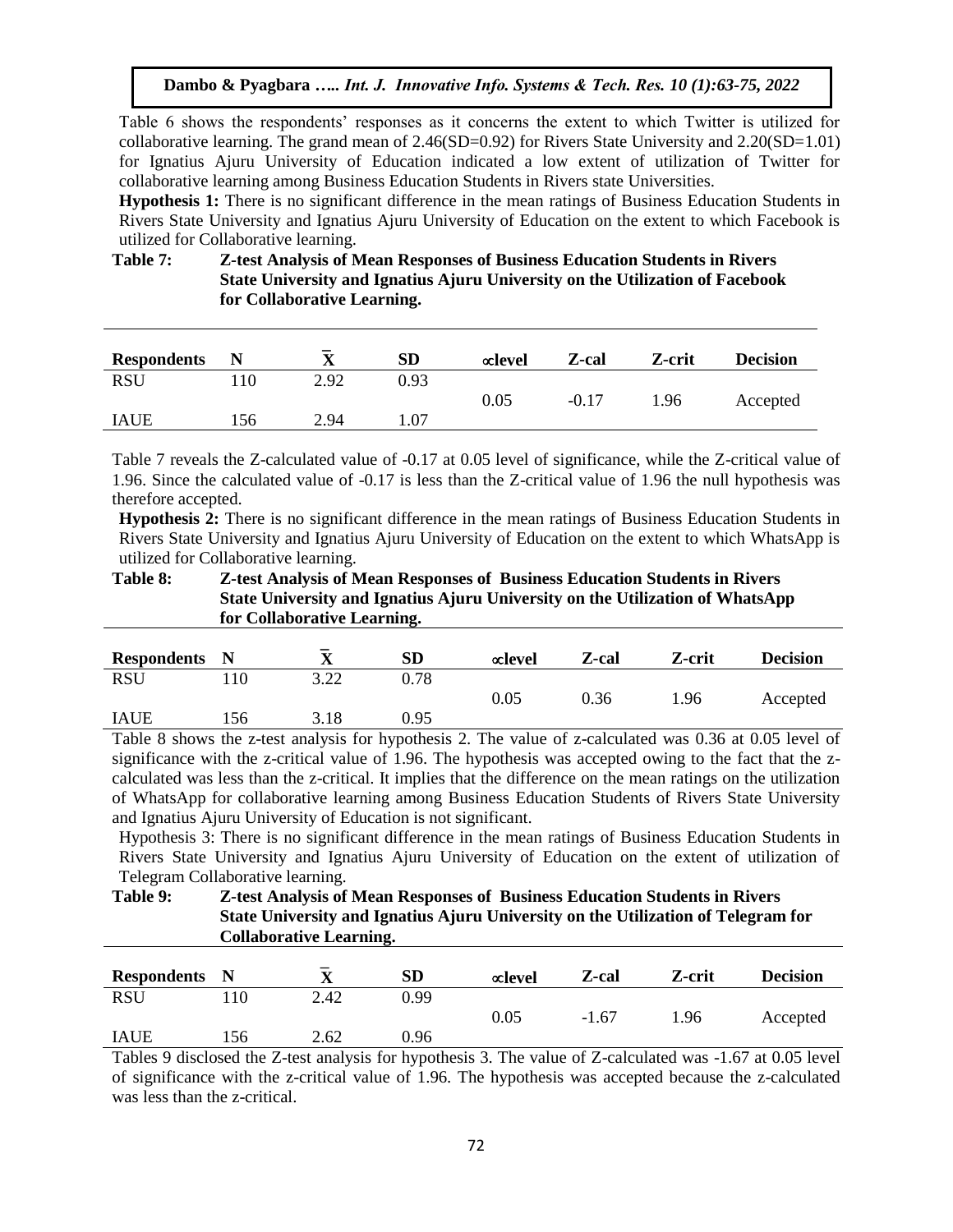**Hypothesis 4:** There is no significant difference in the mean ratings of Business Education Students in Rivers State University and Ignatius Ajuru University of Education on the extent of utilization of Instagram for Collaborative learning.

**Table 10: Z-test Analysis of Mean Responses of Business Education Students in Rivers State University and Ignatius Ajuru University on the Utilization of Instagram for Collaborative Learning.**

| <b>Respondents</b> | $\blacksquare$ | $\overline{\mathbf{v}}$<br>л | <b>SD</b>  | $\alpha$ level | Z-cal | Z-crit | <b>Decision</b> |
|--------------------|----------------|------------------------------|------------|----------------|-------|--------|-----------------|
| <b>RSU</b>         |                | 97                           | 0.89       |                |       |        |                 |
|                    |                |                              |            | $\rm 0.05$     | 0.36  | 1.96   | Accepted        |
| <b>IAUE</b>        | 156            | 1.93                         | $\rm 0.88$ |                |       |        |                 |

Table 10 reveals the z-test analysis for hypothesis 4. The value of z-calculated was 0.36 at 0.05 level of significance with the z-critical value of 1.96. The hypothesis was accepted owing to the fact that the zcalculated was less than the z-critical.

**Hypothesis 5:** There is no significant difference in the mean ratings of Business Education Students in Rivers State University and Ignatius Ajuru University of Education on the extent of utilization of Twitter for Collaborative learning.

**Table 11: Z-test Analysis of Mean Responses of Business Education Students in Rivers State University and Ignatius Ajuru University on the Utilization of Twitter for Collaborative Learning.**

| <b>Respondents</b> N |     | $\overline{\mathbf{v}}$ | <b>SD</b> | $\infty$ level | Z-cal | Z-crit | <b>Decision</b> |
|----------------------|-----|-------------------------|-----------|----------------|-------|--------|-----------------|
| <b>RSU</b>           | 110 | 2.46                    | 0.92      |                |       |        |                 |
|                      |     |                         |           | 0.05           | 2.17  | 1.96   | Rejected        |
| <b>IAUE</b>          | 156 | 2.20                    | 1.01      |                |       |        |                 |

Table 11 indicated a rejection of the hypothesis 5. This is because the z-calculated of 2.17 is higher than the z-critical of 1.96.

# **DISCUSSION OF FINDINGS**

The findings revealed that the extent to which Business Education Students in Rivers State Universities utilized Facebook for collaborative learning is high. This is in agreement with Volungeviciene et al. (2015) who opined Facebook as platform that stimulates communication, collaboration and further facilitates debate among students. Also, the extent of utilizing whatsApp among Business education students was revealed to be high. This agrees with the findings of Annie and Syamim (2014) who revealed that young people utilize WhatsApp as it is a convenient communication tool. This supports the current research as the findings affirms that students utilize WhatsApp for collaborative learning as it is an application on virtually all smart phones which students access on a regular basis. As regards utilizing Telegram for collaborative learning among Business Education students in Rivers State Universities, there was a disparity as Rivers State University revealed a low extent of utilizing the Social Networking Site while Ignatius Ajuru University of Education revealed a high extent. The findings from Ignatius Ajuru University of Education agrees with Adesope and Nwaizugbu (2018) who revealed that Telegram is an extension of classroom learning methods. Never the less, Muhammad et al.(2020) are of the opinion that Telegram has fewer potential drawbacks and offers different learning options when compared to other applications. The extent of utilizing Instagram and Twitter for collaborative learning was low. Despite the benefits of Instagram in Education process as mentioned by Jason (2013), the application has not been adopted by the respondents for collaborative learning. Regardless of the visual information sharing feature of Instagram which makes it attractive for students to engage in collaborative learning (Ali, 2019), this study disagrees with it being utilized for collaborative learning. This finding on Twitter is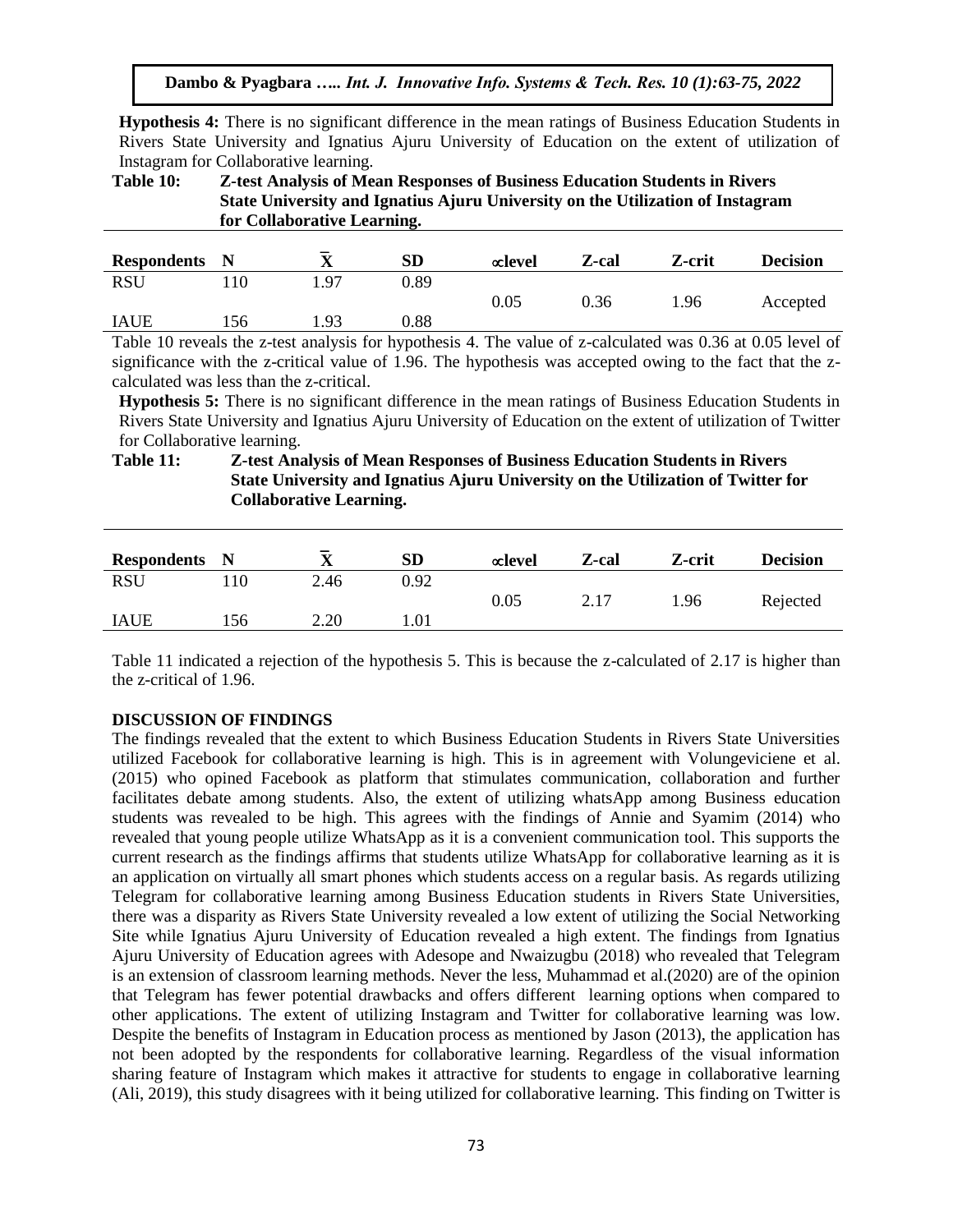also not in agreement with Anat and Galit (2012) who posited Twitter as an effective learning tool. This further contradicts the opinion of Vezina (2014) who stated that most students share their ideas and opinion on Twitter.

#### **CONCLUSION**

According to the study, Facebook, WhatsApp and Telegram are highly utilized for collaborative learning while Instagram and Twitter are lowly utilized for collaborative learning among Business Education students in Rivers State Universities. It will be advisable for students to capitalize on the availability of Social Networking Sites especially owing to their availability on mobile phones which is a daily communication tool among them. Their adaptation of Social Networking Sites for collaborative learning will subsequently help in bridging academic gaps that may occur in course of learning.

#### **RECOMMENDATIONS**

Based on the results of the findings, the researchers recommend the following:

- 1. Explore social networking features: considering the unsymmetrical feature of twitter and its popularity among students, they should utilize it for collaborative learning. Furthermore, the pictorial and less writing feature of Instagram should be capitalized and utilized for collaborative learning among students of Business Education.
- 2. Adoption by policymakers: policymakers, curriculum planners, the National University Commission (NUC), and proprietors of private universities should make adequate provision for utilizing social networking sites for teaching and learning activities.

# **REFERENCES**

- Abdullah, A.D., & Lim, S. (2014). Convenience or Nuisance? The WhatsApp dilemma. *Procedia-Social and Behavioral Sciences.*155.10.1016/j.sbspro.2014.10.278
- Adesope, R.Y., & Nwaizugbu, N.Q. (2018). Telegram as a Social Media tool for Teaching and Learning in Tertiary Institution. *International Journal of Multidisciplinary Research and Development.*
- Akpan, K.P., & Ezinne, A. (2017). Effectiveness of WhatsApp for Collaborative Learning among Undergraduates.
- Ali, E. (2019). Instagram as an Educative Platform for EFL learners. *The Turkish online Journal of Educational Technology.*
- Anat, C., & Galit, D. (2012). The Usage Characteristics of Twitter in the Learning Process.
- Ayuni, A., Al-Amin, M., & Schaidatul, A.K. (2017). Student's perception and attitudes towards the use of Instagram in English language writing. *Malaysian Journal of Learning and Instruction.*
- Centre for Teaching Innovation. (n.d). Retrieved from <https://teaching.cornell.edu/teaching.resources/engaging-students/collaborative-learning>
- Chandra, R. (2015). Collaborative Learning for Educational Achievement. *International Journal of Research & Method in Education*.
- Dabbagh, N., & Reo, R. (2011a). Back to the Future. Tracing the Roots and Learning Affordances of Social Software, in M.J.W Lee & C Meloughlin (edds) web 2.0 based e learning: Applying Social Informatics for Tertiary Teaching (pp. 1-20) Hershey, PA: IGI Global.
- Geduld, B. (2014). Rethinking the Value of Learning Theories to Develop Self-Directedness in Open-Distance Students. *Journal of Educational and Social Research.*10.5901/jesr.2014.v4n6p11.
- Iksan, Z.,& Saufian, S. (2017). Mobile learning: Innovation in Teaching and Learning Using Telegram. IJPTE: *International Journal of Pedagogy and Teacher Education.* 1.10.20961/ijpte.v1i1.5120
- Jason, D. (2013). Using Instagramin an Educational Context. Retrieved September 7, 2020, from [https://www.google.com/amp/s/www.emergingedted.com/2013/02/using-Instagram-in-an](https://www.google.com/amp/s/www.emergingedted.com/2013/02/using-instagram-in-an-educational-context/amp/)[educational-context/amp/](https://www.google.com/amp/s/www.emergingedted.com/2013/02/using-instagram-in-an-educational-context/amp/)
- Khalid, F. (2017). Understanding University Students use of Facebook for Collaboration Learning. *International Journal of Information and Education Technology 7-595-600. 10.18178/iJiet.2017.7.8.938*